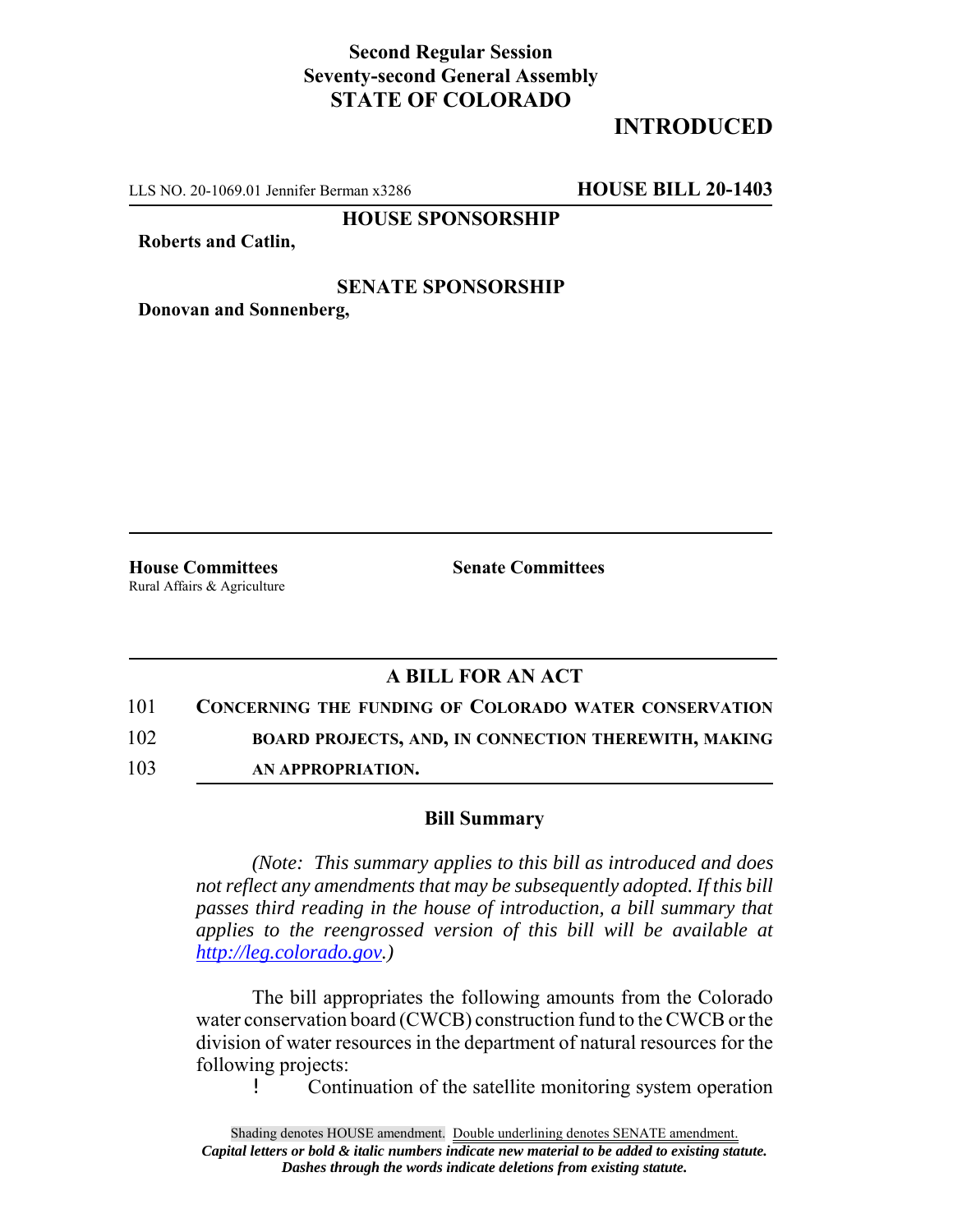and maintenance, \$380,000 (**section 1** of the bill);

- ! Continuation of the Colorado floodplain map modernization program, \$500,000 (**section 2**);
- ! Continuation of the weather modification permitting program, \$350,000 (**section 3**);
- ! Continuation of the Colorado Mesonet project, \$150,000 (**section 4**);
- ! Acquisition of LIDAR data, \$200,000 (**section 5**);
- ! Continuation of the Arkansas river decision support system, \$500,000 (**section 6**);
- ! Continuation of the Colorado decision support system operation and maintenance, \$500,000 (**section 7**);
- ! Continuation of the water forecasting partnership project, \$350,000 (**section 8**);
- ! Continuation of the Colorado water loss control initiative, \$1,000,000 (**section 9**);
- ! Continuation of the watershed restoration program, \$4,000,000 (**section 10**); and
- ! Continuation of the alternative agricultural transfer methods grant program, \$750,000 (**section 11**).

The state treasurer will make the following transfers from the CWCB construction fund:

- ! Up to \$2,000,000 on July 1, 2020, to the litigation fund (**section 12**); and
- ! \$1,000,000 on July 1, 2020, to the fish and wildlife resources fund (**section 13**).

**Section 14** appropriates \$7,500,000 to the CWCB to continue implementation of the state water plan from the CWCB construction fund to be used as follows:

- ! Up to \$3,000,000 to facilitate the development of additional storage, artificial recharge into aquifers, and dredging existing reservoirs;
- ! Up to \$1,000,000 for grant funding to implement long-term strategies for conservation, land use, and drought planning;
- ! Up to \$500,000 for grants for water education, outreach, and innovation efforts;
- ! Up to \$1,500,000 for agricultural projects; and
- ! Up to \$1,500,000 for environmental and recreational projects.

The CWCB is authorized to make loans from the severance tax perpetual base fund or the CWCB construction fund:

- ! In an amount up to \$23,230,000 to the Pueblo conservancy district to bring levees up to federal emergency management agency standards (**section 15**);
- ! In an amount up to \$17,250,800 to the Tunnel Water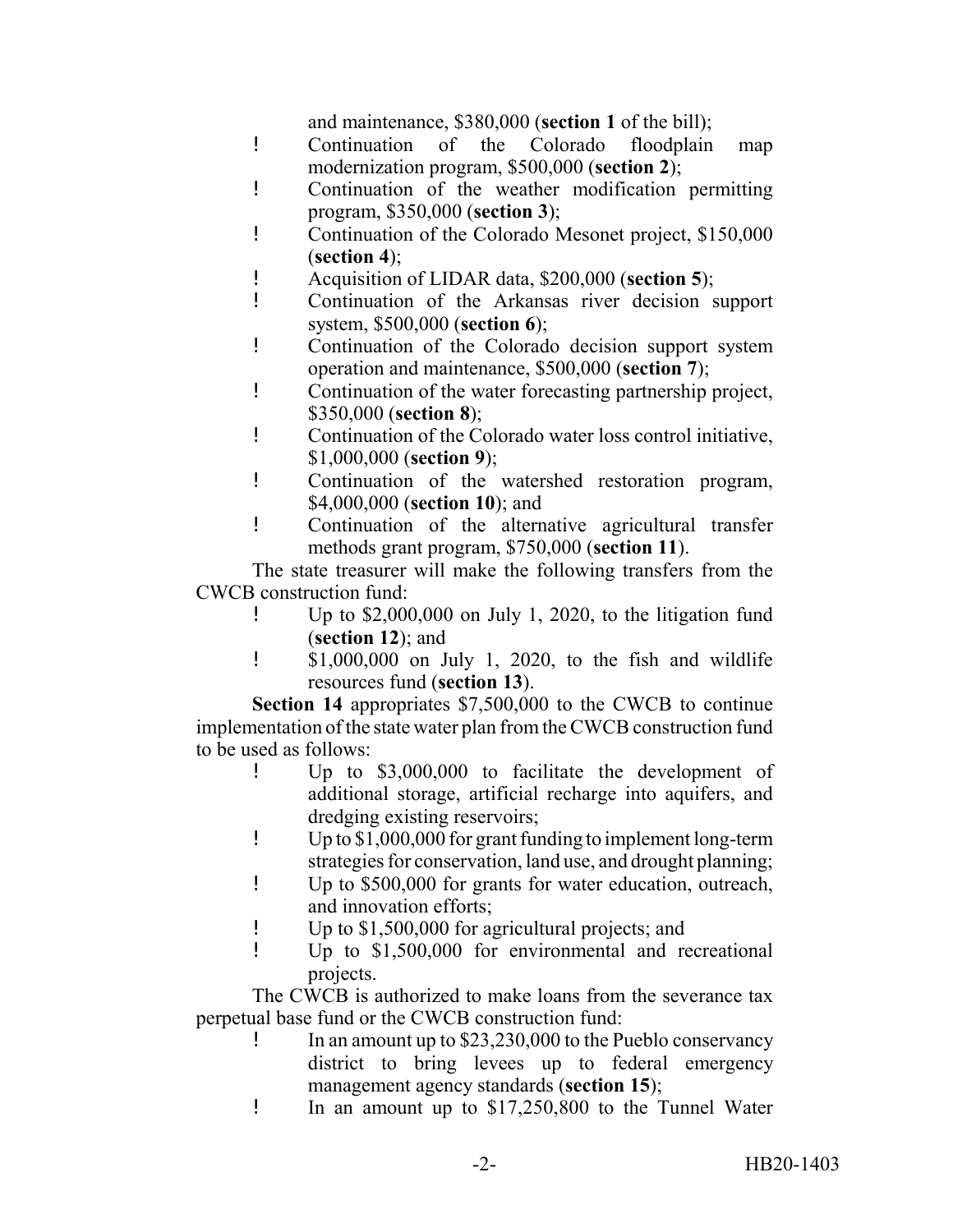Company to rehabilitate the Laramie-Poudre tunnel (**section 16**); and

! In an amount up to \$90,000,000 to the southeastern Colorado water conservancy district to provide nonfederal cost-sharing funding for the Frying Pan-Arkansas project. \$10,000,000 is also transferred from the severance tax perpetual base fund to the CWCB construction fund and then appropriated from the CWCB construction fund for the 2020-21 state fiscal year to the CWCB to grant money to the southeastern Colorado water conservancy district for the Frying Pan-Arkansas project (**section 17**).

Current law prohibits the CWCB from recommending treated water distribution systems to the general assembly, and **section 18** removes the prohibition.

**Section 19** extends the CWCB's water efficiency grant program to June 30, 2030.

**Section 20** reduces the \$1,700,000 appropriation made to the CWCB in the 2019-20 state fiscal year for stakeholder outreach and technical analysis regarding the development of a water resources demand management program to \$833,258, which amount is available to the CWCB through the 2020-21 state fiscal year.

Current law authorizes an annual, continuous appropriation of \$150,000 from the CWCB construction fund to the Colorado water conservation board for the ongoing operations of a water education foundation, which is currently known as Water Education Colorado. **Section 21** repeals the continuous appropriation.

1 *Be it enacted by the General Assembly of the State of Colorado:*

2 **SECTION 1. Continuation of the satellite monitoring system** 3 **operation and maintenance - appropriation.** (1) For the 2020-21 state

4 fiscal year, \$380,000 is appropriated to the department of natural

5 resources for use by the division of water resources. This appropriation

- 6 is from the Colorado water conservation board construction fund created
- 7 in section 37-60-121, C.R.S. To implement this section, the division of
- 8 water resources may use this appropriation for renovation of existing
- 9 gauging stations; replacement of outdated collection platforms; lysimeter
- 10 support, data collection, and maintenance; upgrading of transmission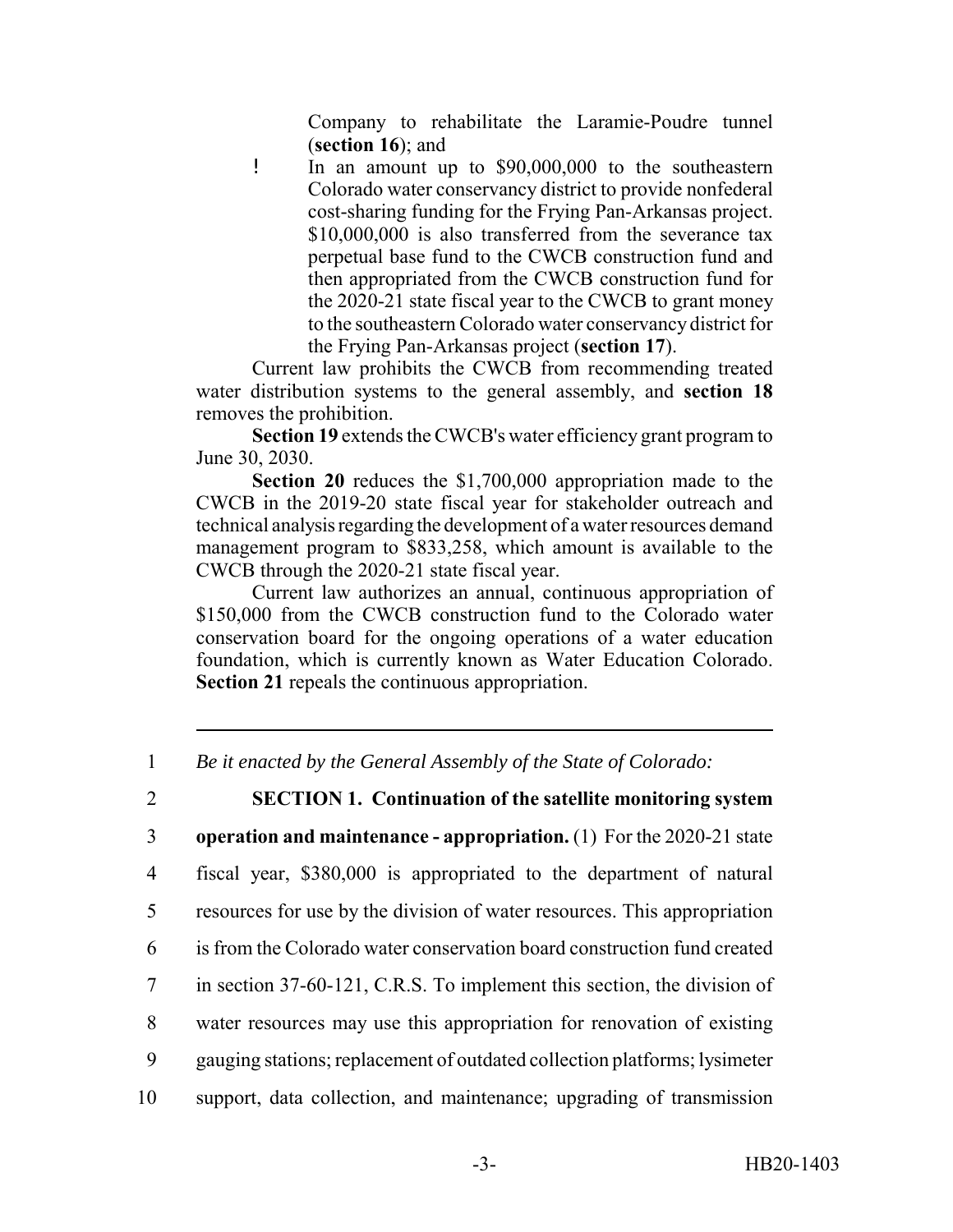components of the satellite monitoring system established and operated 2 pursuant to section 37-80-102 (10), C.R.S.; stream gauge flood hardening projects; and data collection efforts related to flood forecasting and warning.

 (2) The money appropriated in subsection (1) of this section remains available for the designated purposes until it is fully expended.

 **SECTION 2. Continuation of the Colorado floodplain map modernization program - appropriation.** (1) For the 2020-21 state fiscal year, \$500,000 is appropriated to the department of natural resources for use by the Colorado water conservation board. This appropriation is from the Colorado water conservation board construction 12 fund created in section 37-60-121, C.R.S. To implement this section, the Colorado water conservation board may use this appropriation to continue to assist with the preparation of revised and improved floodplain studies and maps for communities throughout Colorado and participate in federally sponsored floodplain map modernization activities.

 (2) The money appropriated in subsection (1) of this section remains available for the designated purposes until it is fully expended. **SECTION 3. Continuation of the weather modification**

 **permitting program - appropriation.** (1) For the 2020-21 state fiscal year, \$350,000 is appropriated to the department of natural resources for use by the Colorado water conservation board. This appropriation is from the Colorado water conservation board construction fund created in section 37-60-121, C.R.S. To implement this section, the Colorado water conservation board may use this appropriation to continue to assist water conservation districts, water conservancy districts, and other water providers and their fiscal agents with the development of cloud seeding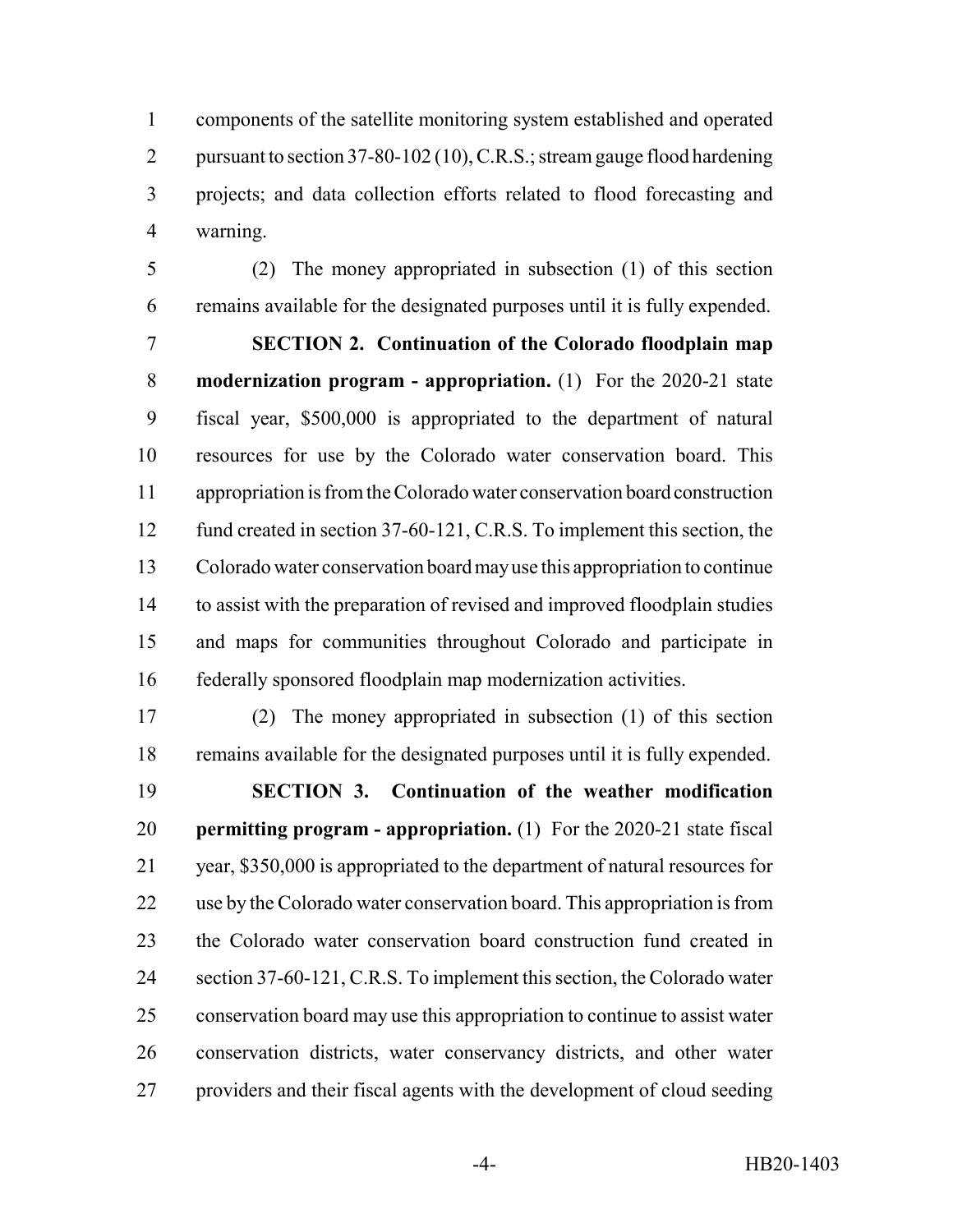programs that provide benefits to recreation, streams, and reservoirs through snowpack enhancement.

 (2) The money appropriated in subsection (1) of this section remains available for the designated purposes until it is fully expended.

 **SECTION 4. Continuation of the Colorado Mesonet project - appropriation.** (1) For the 2020-21 state fiscal year, \$150,000 is appropriated to the department of natural resources for use by the Colorado water conservation board. This appropriation is from the Colorado water conservation board construction fund created in section 37-60-121, C.R.S. To implement this section, the Colorado water conservation board may use this appropriation to support the Colorado Mesonet, including for the following activities: Operation, maintenance, travel, communications, and database and website management for temperature and precipitation stations.

 (2) The money appropriated in subsection (1) of this section remains available for the designated purposes until it is fully expended. **SECTION 5. Acquisition of LIDAR data - appropriation.** (1) For the 2020-21 state fiscal year, \$200,000 is appropriated to the department of natural resources for use by the Colorado water conservation board. This appropriation is from the Colorado water conservation board construction fund created in section 37-60-121, 22 C.R.S. To implement this section, the Colorado water conservation board may use this appropriation to acquire high-quality elevation data to develop accurate flood hazard, debris flow, and fluvial hazard mapping.

 (2) The money appropriated in subsection (1) of this section remains available for the designated purposes until it is fully expended.

**SECTION 6. Continuation of the Arkansas river decision**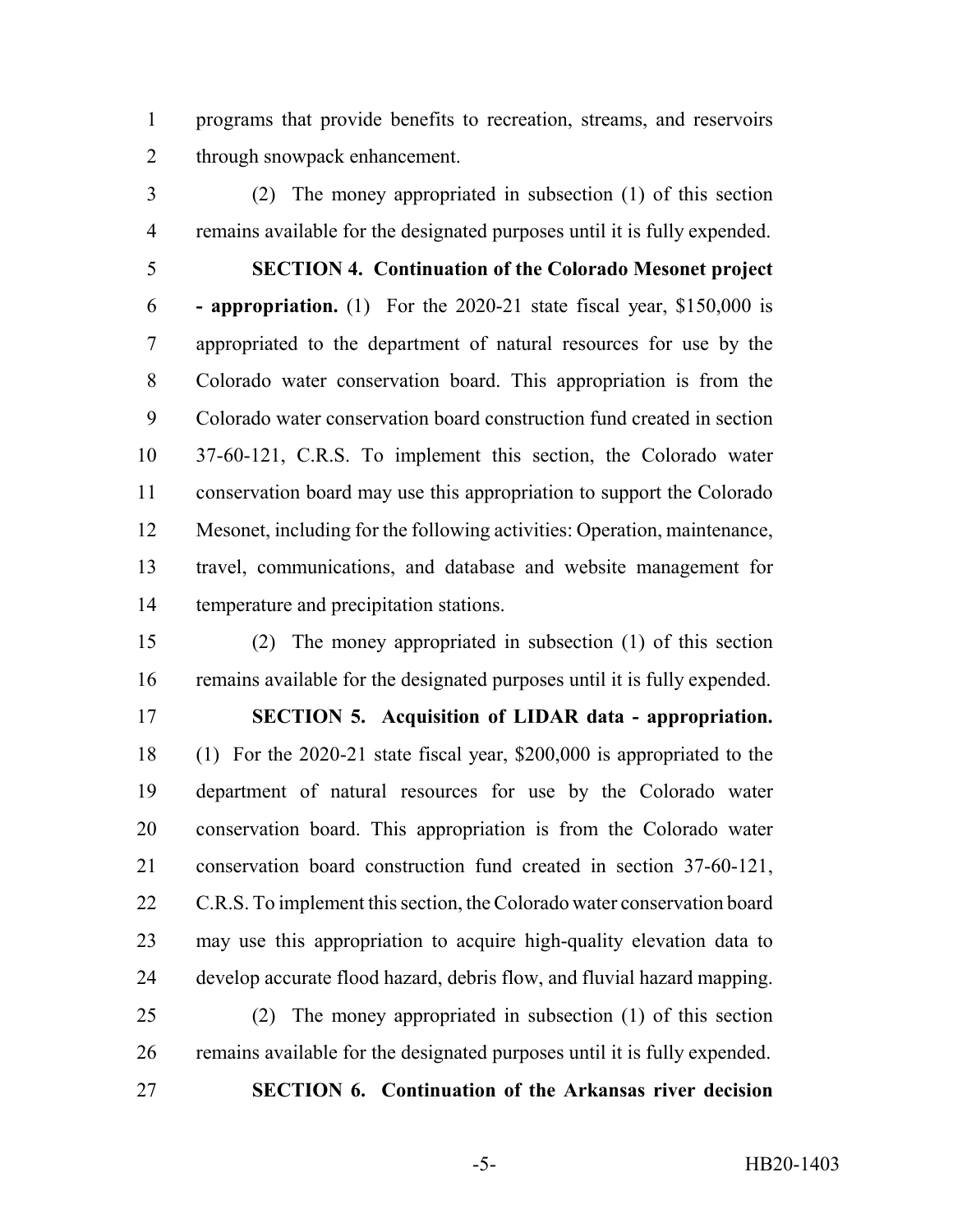**support system - appropriation.** (1) For the 2020-21 state fiscal year, 2 \$500,000 is appropriated to the department of natural resources for use by the Colorado water conservation board. This appropriation is from the Colorado water conservation board construction fund created in section 37-60-121, C.R.S. To implement this section, the Colorado water conservation board may use this appropriation to continue implementation of the Arkansas river decision support system (ArkDSS), as identified in the ArkDSS feasibility study completed in December 2011.

 (2) The money appropriated in subsection (1) of this section remains available for the designated purposes until the ArkDSS is completed.

 **SECTION 7. Continuation of the Colorado decision support system operation and maintenance - appropriation.** (1) For the 2020-21 state fiscal year, \$500,000 is appropriated to the department of natural resources for use by the Colorado water conservation board. This appropriation is from the Colorado water conservation board construction 17 fund created in section 37-60-121, C.R.S. To implement this section, the Colorado water conservation board may use this appropriation to continue to operate and maintain the Colorado decision support system, which provides data and analytical tools to assist water resources planning and management projects throughout the state.

 (2) The money appropriated in subsection (1) of this section remains available for the designated purposes until it is fully expended.

 **SECTION 8. Water forecasting partnership project - appropriation.** (1) For the 2020-21 state fiscal year, \$350,000 is appropriated to the department of natural resources for use by the Colorado water conservation board. This appropriation is from the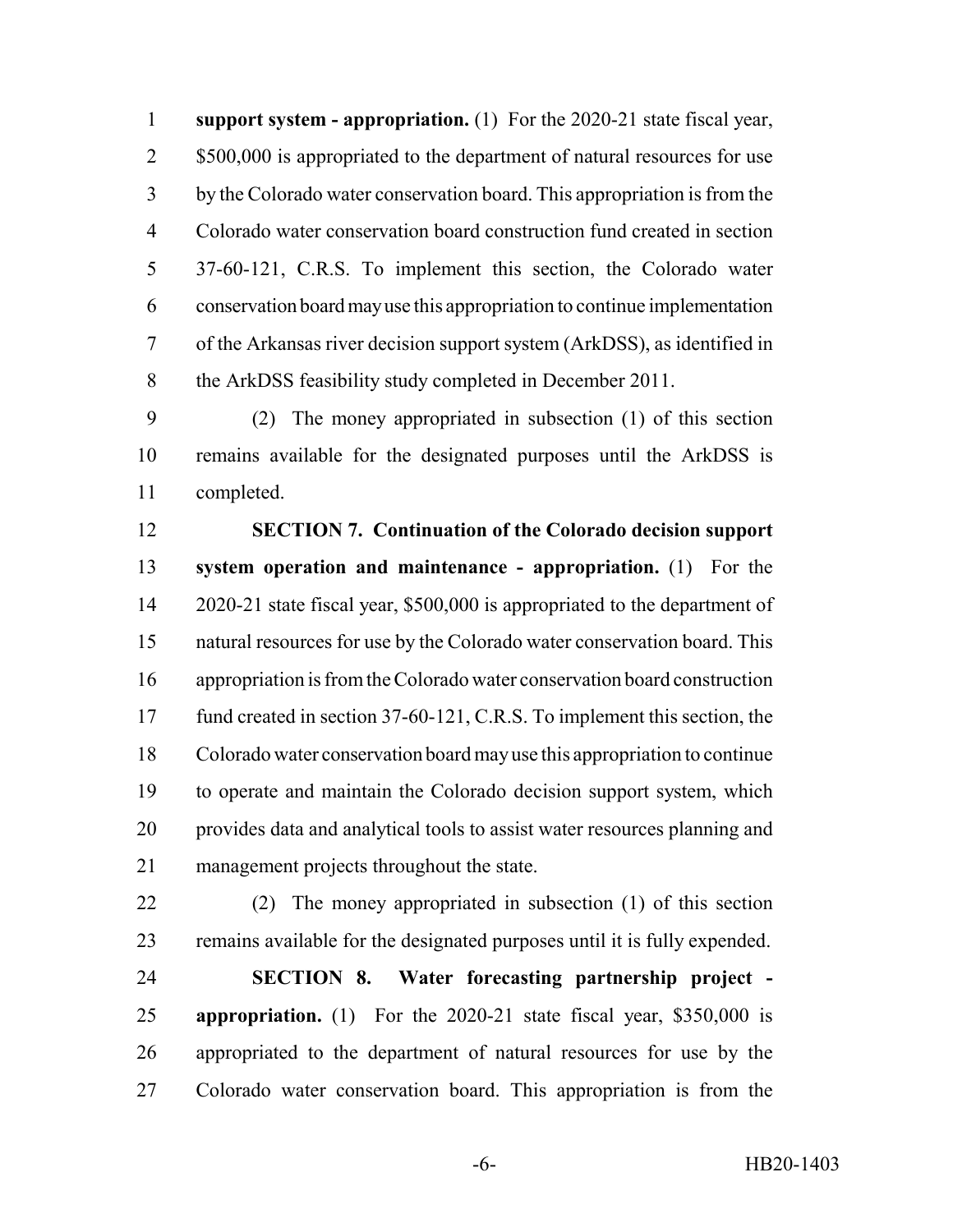Colorado water conservation board construction fund created in section 37-60-121, C.R.S. To implement this section, the Colorado water conservation board may use this appropriation to support the development of new ground and aerial remote sensing data and equipment and hydrologic modeling, to provide reliable volumetric water supply forecasting, and to provide better characterization of snowpack.

 (2) The money appropriated in subsection (1) of this section remains available for the designated purposes until it is fully expended.

 **SECTION 9. Colorado water loss control initiative - appropriation.** (1) For the 2020-21 state fiscal year, \$1,000,000 is appropriated to the department of natural resources for use by the Colorado water conservation board. This appropriation is from the Colorado water conservation board construction fund created in section 37-60-121, C.R.S. To implement this section, the Colorado water conservation board may use this appropriation to create and conduct 16 statewide training workshops on a water loss control methodology, with a focus on smaller rural providers, and to provide technical assistance to interested water providers on water system management.

 (2) The money appropriated in subsection (1) of this section remains available for the designated purposes until it is fully expended.

 **SECTION 10. Continuation of the watershed restoration program - appropriation.** (1) For the 2020-21 state fiscal year, 23 \$4,000,000 is appropriated to the department of natural resources for use 24 by the Colorado water conservation board. This appropriation is from the Colorado water conservation board construction fund created in section 37-60-121, C.R.S. To implement this section, the Colorado water conservation board may use this appropriation to provide planning and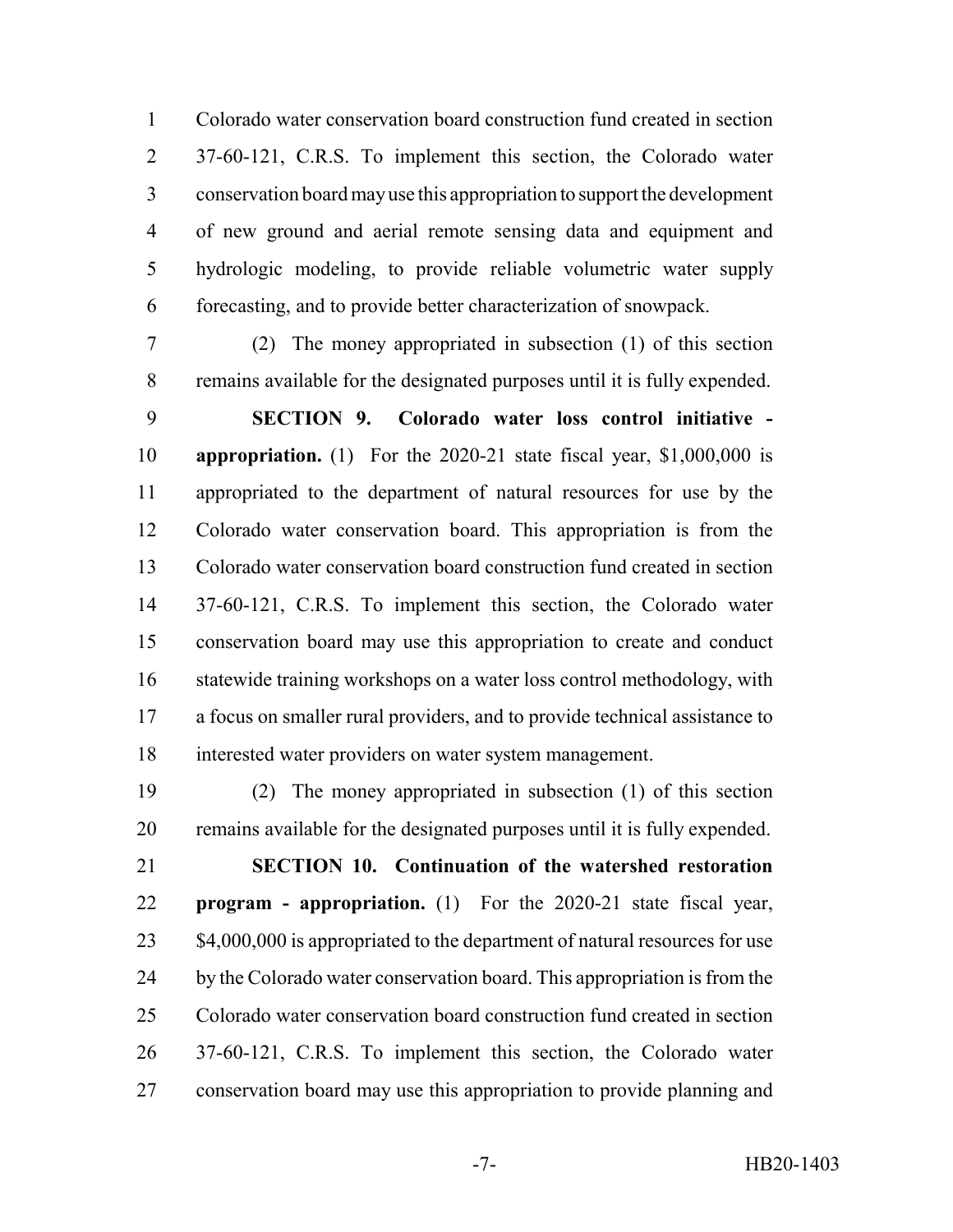engineering studies, including implementation measures, to address technical needs for watershed restoration and flood mitigation projects throughout the state; aquatic habitat protection; flexible operations for multiple uses; restoration work; quantification of environmental flow needs; and monitoring efforts to support watershed health goals outlined in the state water plan.

 (2) The money appropriated in subsection (1) of this section remains available for the designated purposes until it is fully expended.

 **SECTION 11. Alternative agricultural transfer methods grant program - appropriation.** (1) For the 2020-21 state fiscal year, 11 \$750,000 is appropriated to the department of natural resources for use 12 by the Colorado water conservation board. This appropriation is from the Colorado water conservation board construction fund created in section 37-60-121, C.R.S. To implement this section, the Colorado water conservation board may use this appropriation for grant-making for projects that advance various agricultural transfer methods as alternatives to permanent dry-up of agricultural lands.

 (2) The money appropriated in subsection (1) of this section remains available for the designated purposes until it is fully expended.

 **SECTION 12. Restoration of litigation fund cash balance - transfer.** On July 1, 2020, the state treasurer shall transfer the sum of 22 \$2,000,000, or so much thereof as may be necessary to restore the balance of the litigation fund to \$2,000,000, from the unreserved cash in the Colorado water conservation board construction fund created in section 37-60-121, C.R.S., to the litigation fund created in section 37-60-121 (2.5), C.R.S., to assist in addressing legal issues associated with compact compliance or any other litigation activities as specified under section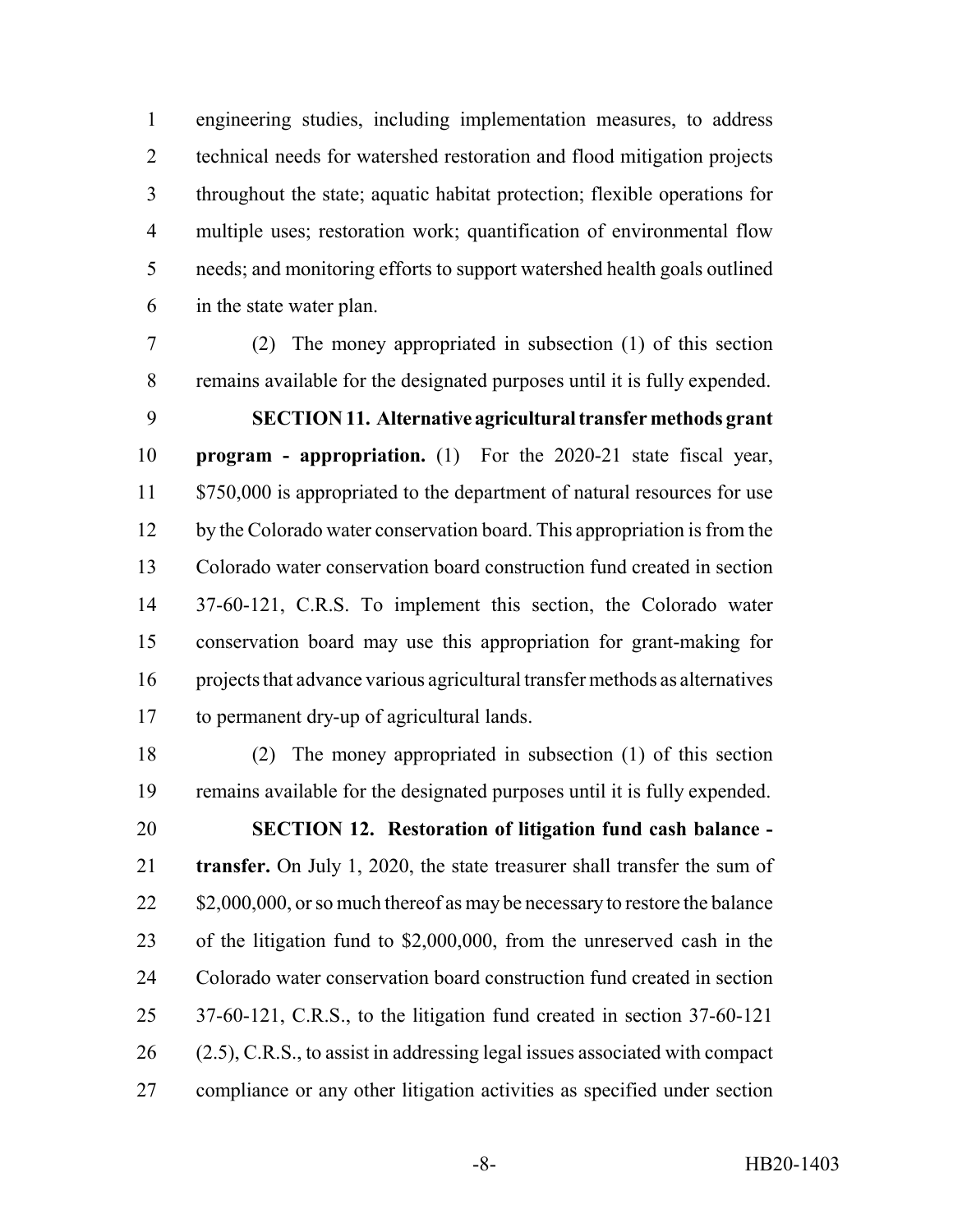37-60-121, C.R.S.

 **SECTION 13. Restoration of fish and wildlife resources fund balance - transfer.** On July 1, 2020, the state treasurer shall transfer the sum of \$1,000,000 from the unreserved cash in the Colorado water conservation board construction fund to the fish and wildlife resources fund created in section 37-60-121 (6), C.R.S., to continue grant-making to assist with the mitigation of fish and wildlife resources affected by the construction, operation, or maintenance of water diversion, delivery, or storage facilities.

 **SECTION 14. Continuation of the state water plan - appropriation.** (1) For the 2020-21 state fiscal year, \$7,500,000 is appropriated to the department of natural resources for use by the Colorado water conservation board. This appropriation is from the Colorado water conservation board construction fund created in section 37-60-121, C.R.S. To implement this section, the Colorado water conservation board may use the appropriation to finance grant-making, studies, programs, or projects that assist in implementing the state water plan adopted pursuant to section 37-60-106.3, C.R.S., including the following:

 (a) Up to \$3,000,000, pursuant to section 37-60-106.3 (6)(b)(I), C.R.S., to facilitate the development of additional storage, artificial recharge into aquifers, and dredging existing reservoirs to restore the reservoirs' full decreed storage capacity for multi-beneficial projects and those projects identified in basin implementation plans to address the water supply and demand gap;

 (b) Up to \$1,000,000, pursuant to section 37-60-106.3 (6)(b)(II), C.R.S., for grant funding to implement long-term strategies for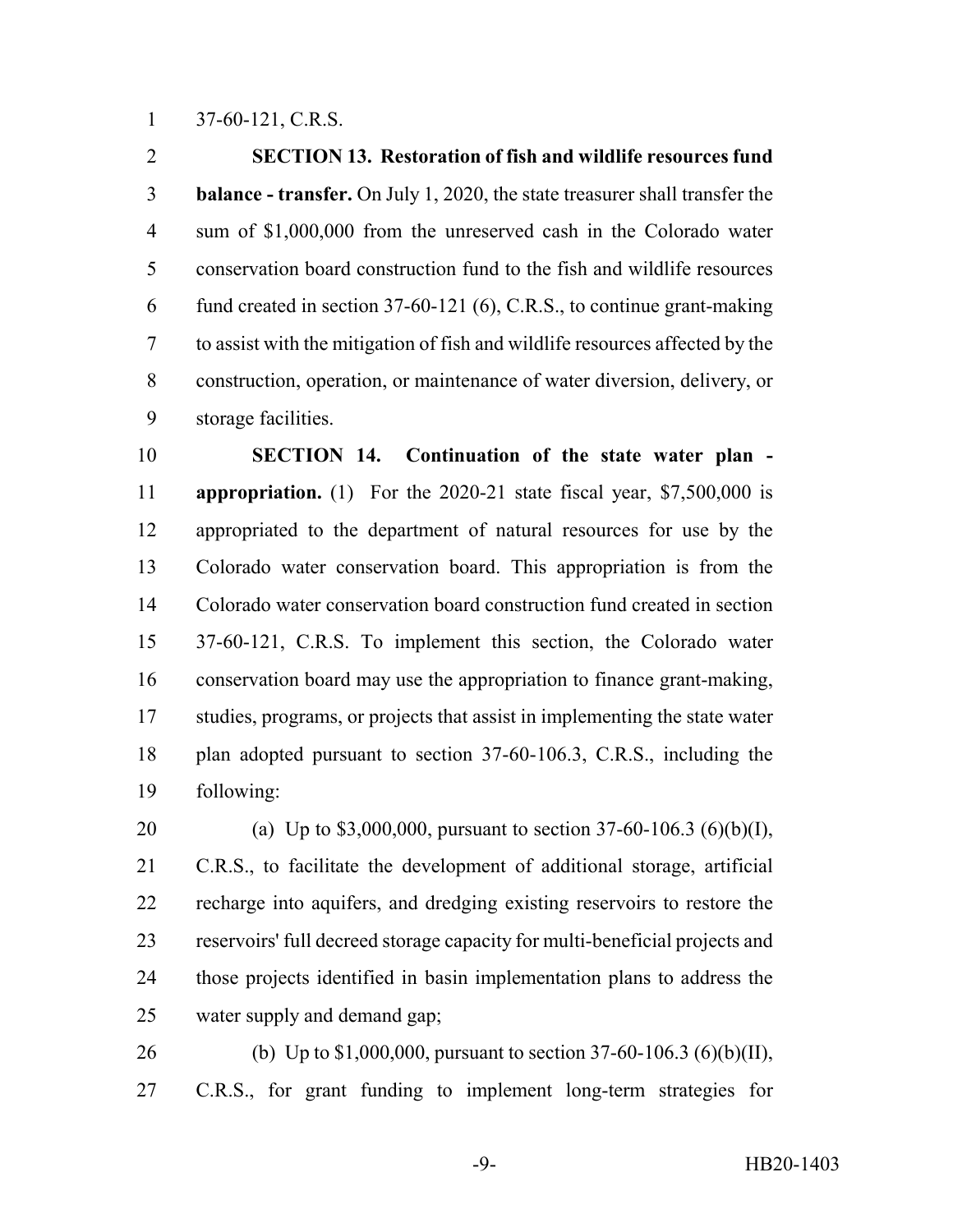conservation, land use, and drought planning;

 (c) Up to \$500,000, pursuant to section 37-60-106.3 (6)(b)(III), C.R.S., for grants for water education, outreach, and innovation efforts; (d) Up to \$1,500,000, pursuant to section 37-60-106.3 (6)(b)(IV), C.R.S., to provide technical assistance, project, or program funding for agricultural projects; and (e) Up to \$1,500,000, pursuant to section 37-60-106.3 (6)(b)(V), C.R.S., for environmental and recreational projects. (2) The money appropriated in subsection (1) of this section remains available for the designated purposes until it is fully expended. **SECTION 15. Arkansas river and Wildhorse creek levees project loan authorizations.** (1) Pursuant to section 39-29-109 (2)(a)(I.5), C.R.S., the Colorado water conservation board is hereby authorized to loan, subject to subsection (2) of this section, up to \$23,230,000 from the severance tax perpetual base fund created in section

 39-29-109 (2)(a), C.R.S., to the Pueblo conservancy district to repair the levees within the city of Pueblo to bring the levees up to federal emergency management agency standards to provide flood protection to the city of Pueblo.

 (2) The Colorado water conservation board may make a loan for the construction of the project specified in subsection (1) of this section from such money as is or may become available to the severance tax perpetual base fund. The loan must be in the amount listed in subsection (1) of this section plus or minus such amounts, if any, as may be justified by reason of ordinary fluctuations in construction costs or as may be 26 justified by reason of change in the plans for the project due to differing or unforeseen site conditions, errors or omissions in the plans and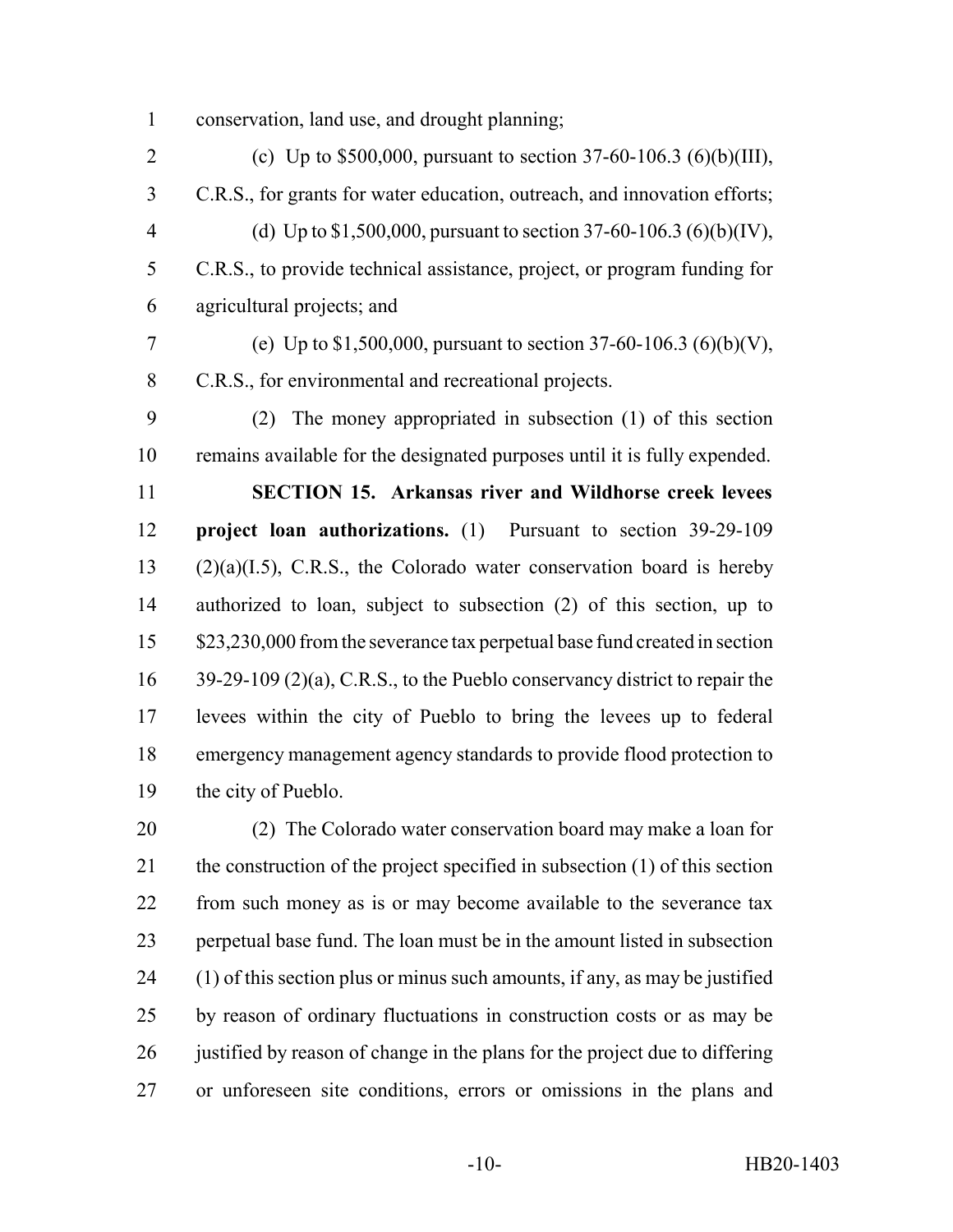specifications, changes instituted by regulatory agencies, or changes in material quantities beyond contract limits.

 (3) Pursuant to section 37-60-120 (1), C.R.S., the board shall require such terms and conditions in the contract as will ensure repayment of money made available by it. The board shall not disburse any money for a loan authorized by subsection (1) of this section unless and until it is satisfied, in its sole discretion, that the recipient of the loan will be able to make repayment pursuant to the terms and conditions established by the board and by subsection (1) of this section.

 **SECTION 16. West half Laramie-Poudre tunnel project loan authorization.** (1) Pursuant to section 39-29-109 (2)(a)(I.5), C.R.S., the Colorado water conservation board is hereby authorized to loan, subject to subsection (2) of this section, up to \$17,250,800 from the Colorado water conservation board construction fund created in section 37-60-121, C.R.S., to the Tunnel Water Company to rehabilitate the Laramie-Poudre tunnel, which tunnel delivers Laramie river water to the front range.

 (2) The Colorado water conservation board may make a loan for the construction of the project specified in subsection (1) of this section from such money as is or may become available to the severance tax perpetual base fund. The loan must be in the amount listed in subsection (1) of this section plus or minus such amounts, if any, as may be justified by reason of ordinary fluctuations in construction costs or as may be 23 justified by reason of change in the plans for the project due to differing or unforeseen site conditions, errors or omissions in the plans and specifications, changes instituted by regulatory agencies, or changes in material quantities beyond contract limits.

(3) Pursuant to section 37-60-120 (1), C.R.S., the board shall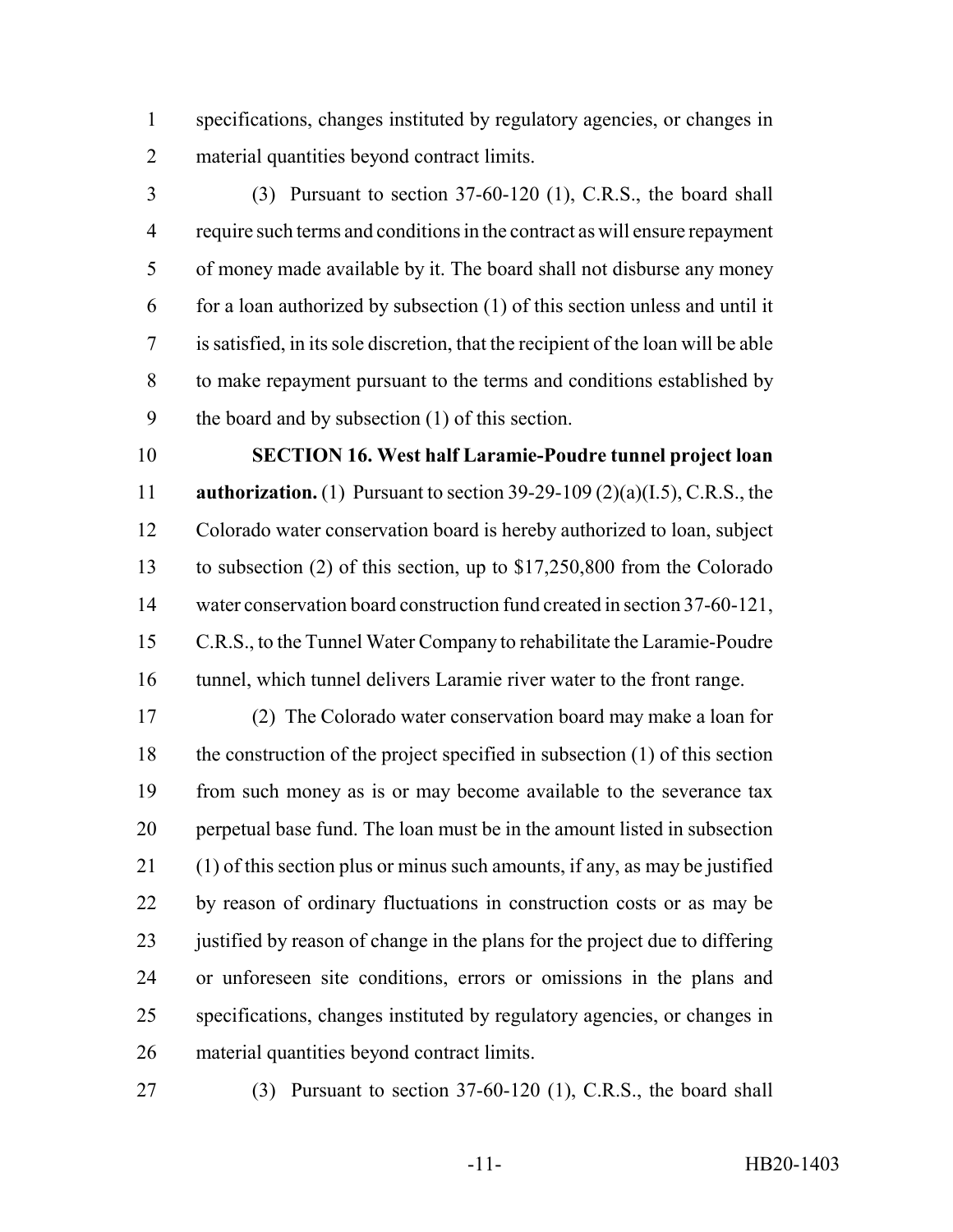require such terms and conditions in the contract as will ensure repayment of money made available by it. The board shall not disburse any money for a loan authorized by subsection (1) of this section unless and until it is satisfied, in its sole discretion, that the recipient of the loan will be able to make repayment pursuant to the terms and conditions established by the board and by subsection (1) of this section.

 **SECTION 17. Frying Pan-Arkansas project loan authorization - transfer - appropriation.** (1) (a) Pursuant to section 9 39-29-109 (2)(a)(I.5), C.R.S., the Colorado water conservation board is hereby authorized to loan, subject to subsection (2) of this section, up to 11 \$90,000,000 from the severance tax perpetual base fund created in section 12 39-29-109 (2)(a), C.R.S., to the southeastern Colorado water conservancy district to provide nonfederal cost-share funding for the Frying Pan-Arkansas project, which project helps provide quality drinking water to six counties in the lower Arkansas valley.

 (b) The Colorado water conservation board may make a loan for the construction of the project specified in subsection (1)(a) of this section from such money as is or may become available to the severance tax perpetual base fund. Loans issued pursuant to this subsection (1) must 20 total the amount listed in subsection  $(1)(a)$  of this section plus or minus such amounts, if any, as may be justified by reason of ordinary fluctuations in construction costs or as may be justified by reason of change in the plans for the project due to differing or unforeseen site conditions, errors or omissions in the plans and specifications, changes instituted by regulatory agencies, or changes in material quantities beyond contract limits.

(c) Pursuant to section 37-60-120 (1), C.R.S., the board shall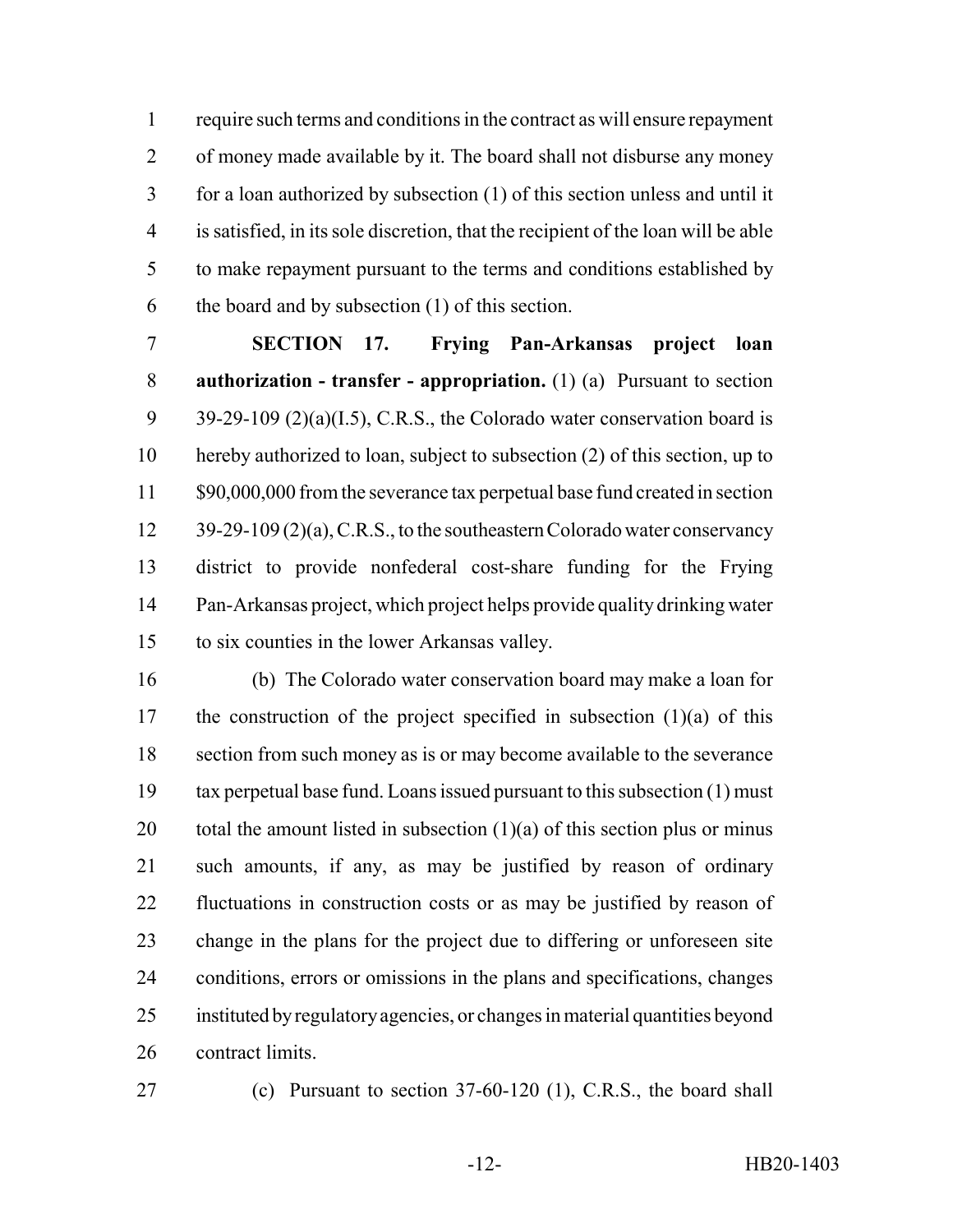require such terms and conditions in the contract as will ensure repayment of money made available by it. The board shall not disburse any money for a loan authorized by subsection (1)(a) of this section unless and until it is satisfied, in its sole discretion, that the recipient of the loan will be able to make repayment pursuant to the terms and conditions established 6 by the board and by subsection  $(1)(a)$  of this section.

 (2) (a) On July 1, 2020, the state treasurer shall transfer the sum of \$10,000,000 from the severance tax perpetual base fund created in section 39-29-109 (2)(a), C.R.S., to the Colorado water conservation board construction fund created in section 37-60-121, C.R.S., to grant money to the southeastern Colorado water conservancy district to provide nonfederal cost-share funding for the Frying Pan-Arkansas project, which project helps provide quality drinking water to six counties in the lower Arkansas valley.

 (b) (I) For the 2020-21 state fiscal year, \$10,000,000 is appropriated to the department of natural resources for use by the Colorado water conservation board. This appropriation is from the Colorado water conservation board construction fund created in section 37-60-121, C.R.S. To implement this subsection (2), the Colorado water conservation board may use this appropriation to grant money to the southeastern Colorado water conservancy district to provide nonfederal cost-share funding for the Frying Pan-Arkansas project, which project helps provide quality drinking water to six counties in the lower Arkansas valley.

25 (II) The money appropriated in subsection  $(2)(b)(I)$  of this section remains available for the designated purposes until it is fully expended. **SECTION 18.** In Colorado Revised Statutes, 37-60-121, **amend**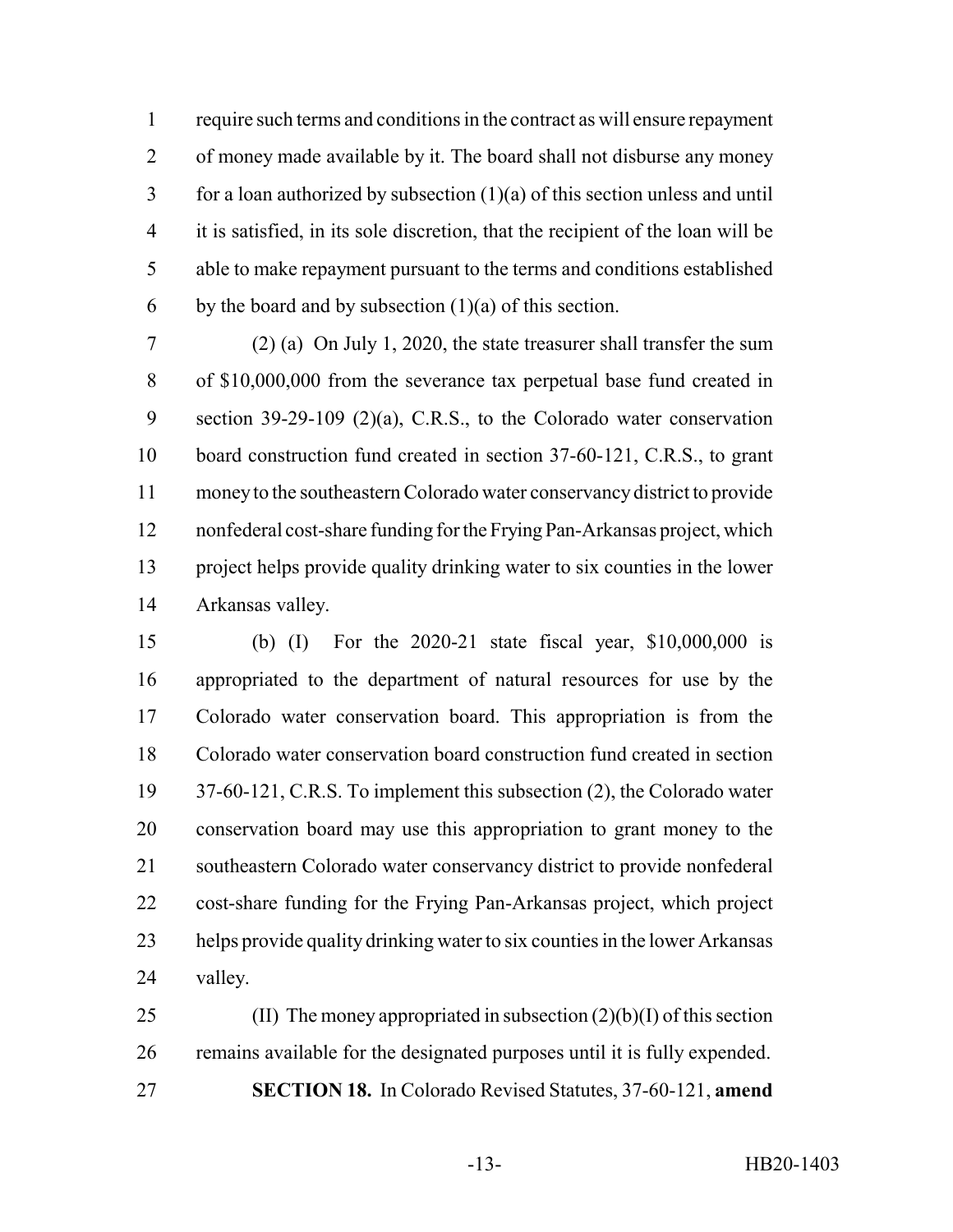1  $(1)(b)(VI)$  as follows:

| $\overline{2}$ | 37-60-121. Colorado water conservation board construction                                                                   |
|----------------|-----------------------------------------------------------------------------------------------------------------------------|
| 3              | fund - creation - nature of fund - funds for investigations -                                                               |
| $\overline{4}$ | contributions - use for augmenting the general fund - funds created                                                         |
| 5              | - repeal. $(1)$ (b) In the consideration of making expenditures from the                                                    |
| 6              | fund, the board shall be guided by the following criteria:                                                                  |
| $\overline{7}$ | (VI) After July 1, 1981, THE BOARD SHALL NOT RECOMMEND TO                                                                   |
| 8              | THE GENERAL ASSEMBLY domestic water treatment and distribution                                                              |
| 9              | systems; shall not be recommended by the board to the general assembly;                                                     |
| 10             | <b>SECTION 19.</b> In Colorado Revised Statutes, 37-60-126, amend                                                           |
| 11             | $(12)(a)(IV)$ and $(12)(c)$ as follows:                                                                                     |
| 12             | 37-60-126. Water conservation and drought mitigation                                                                        |
| 13             | planning - programs - relationship to state assistance for water                                                            |
| 14             | facilities - guidelines - water efficiency grant program - definitions -                                                    |
| 15             | repeal. (12) (a) (IV) THE STATE TREASURER SHALL TRANSFER any                                                                |
| 16             | moneys MONEY remaining in the fund on $\frac{\text{Hence}}{\text{Hence}}$ 30, 2020, shall be                                |
| 17             | transferred JUNE 30, 2030, to the severance tax operational fund described                                                  |
| 18             | in section 39-29-109 (2)(b). $C.R.S.$                                                                                       |
| 19             | (c) This subsection (12) is repealed, effective July 1, $2020$ 2030.                                                        |
| 20             | <b>SECTION 20.</b> In Session Laws of Colorado 2019, section 5 of                                                           |
| 21             | chapter 121, $(SB 19-212)$ , amend $(2)$ as follows:                                                                        |
| 22             | Section 5. Appropriation. (2) (a) For the $2019-20$ state fiscal                                                            |
| 23             | year, $\frac{1}{3}, \frac{1}{6}, \frac{1}{6}, \frac{1}{6}, \frac{1}{6}$ sessentially separated to the department of natural |
| 24             | resources for use by the Colorado water conservation board. This                                                            |
| 25             | appropriation is from the general fund. To implement this section, the                                                      |
| 26             | Colorado water conservation board may use this appropriation for                                                            |
| 27             | stakeholder outreach and technical analysis to develop a water resources                                                    |